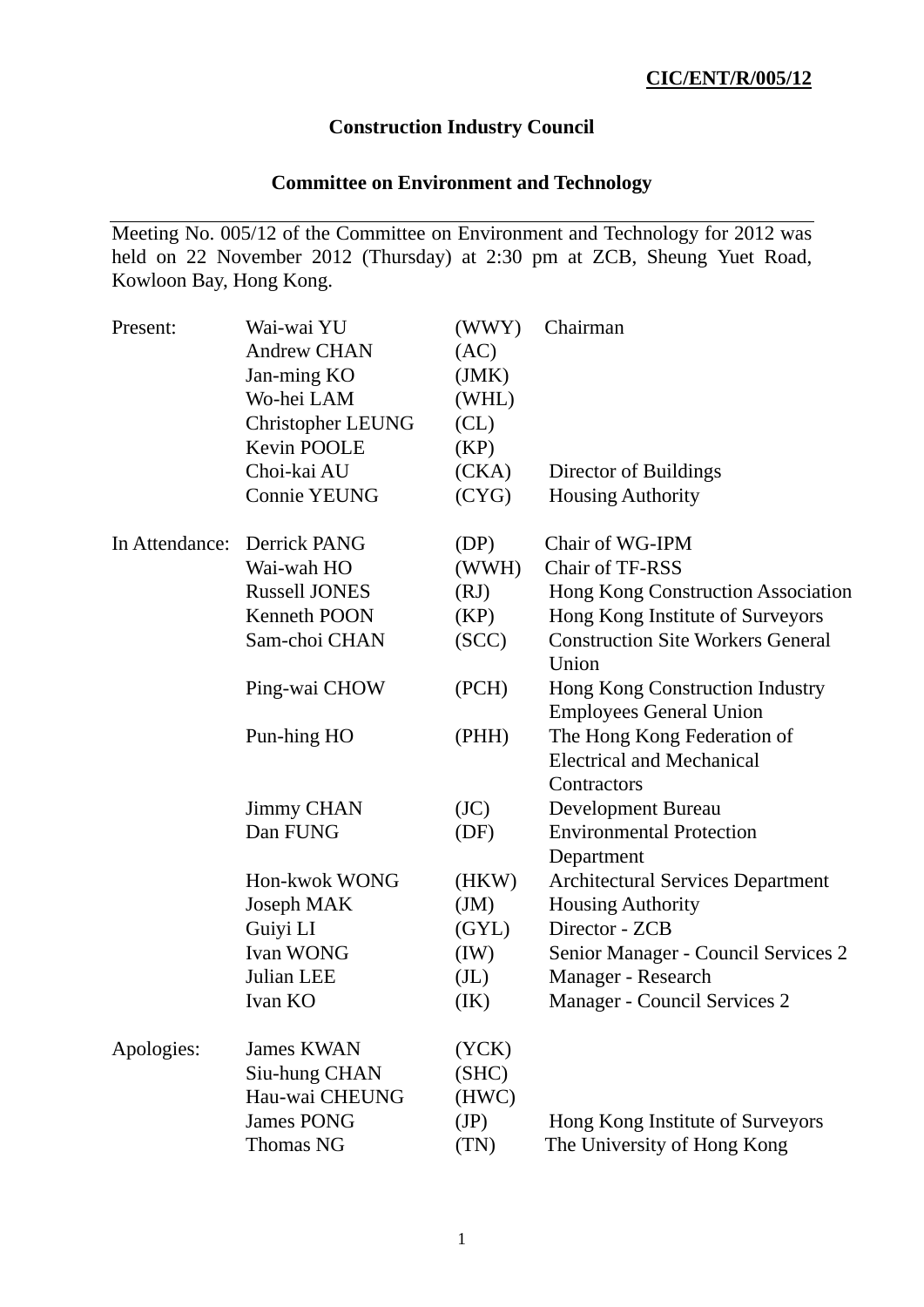# **PROGRESS REPORT**

## **Action**

## 5.1 **Confirmation of the Progress Report of the Previous Meeting**

Members took note of Paper CIC/ENT/R/004/12 and confirmed the progress report of the last meeting held on Thursday, 6 September 2012 at CIC Headquarters, 15/F, Allied Kajima Building, 138 Gloucester Road, Wan Chai, Hong Kong.

# 5.2 **Matters Arising from the Previous Meeting**

# 5.2.1 **Schematic Design for Application of RFID, GPS and Sensor Technology in Monitoring the Movement of Construction Waste**

Mr Simon Wong, CEO of LSCM accepted to be the Chair of Task Force. Members endorsed Mr Simon Wong as a Co-opted Member of the Com-ENT.

# 5.2.2 **Construction Product Certification**

The matter was covered by the agenda item 5.3.

## 5.2.3 **Strength of the Hong Kong Construction Industry**

Consolidated views from CIC had been submitted to DevB and hence separate meeting to discuss the matter was not necessary.

## 5.2.4 **Research on Adhesion Technologies for External Wall Tiles**

The Chinese version of the Study Report and Reference were submitted to the Task Force for final review after several rounds of comments on consultant's submissions.

Per Council's previous decision, both the Chinese and English versions of the Study Report would be uploaded to CIC's website for public access subject to any comments on the Chinese version of the Study Report made by Task Force. It was expected that the Study Report would be published to CIC's website by mid-December 2012.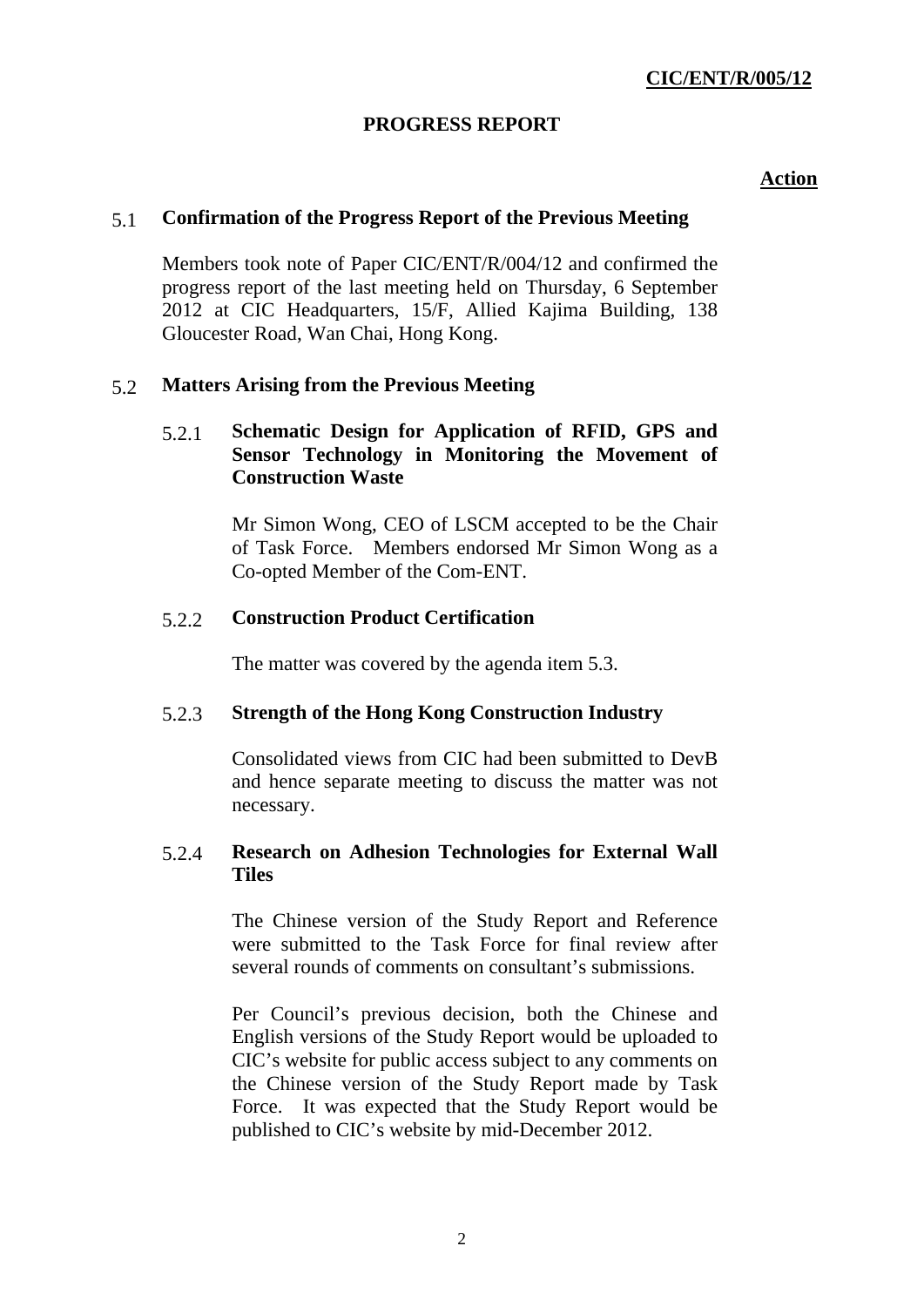#### **Action**

# 5.3 **Presentation on Construction Product Certification in Housing Authority**

Mr. Joseph MAK of Hong Kong Housing Authority (HKHA) delivered a presentation on "Implementation of Construction Products Certification in Hong Kong Housing Authority".

Mr. Mak presented the following:

- 1. the initiative of the implementation of product certification in HKHA is to seek for extra assurance of product quality by using upstream quality control which offers a better guarantee for quality, safety and reliability of products by putting more emphasis on the technical capability of supply factories;
- 2. HKHA currently requires the suppliers of seven major construction materials to obtain certification in stages, they are:
	- Fire-rated timber doors
	- Panel wall partition
	- Cement products (for architectural use)
	- Tile adhesives
	- Ceramic tiles
	- Repair mortars
	- Aluminium windows and 4-bar hinges assembly

Other products in the pipeline for requiring product certification in the near future are :-

- uPVC drainage pipes & fittings
- Close-coupled water closet suites
- Mesh reinforcement
- Couplers for reinforcement;
- 3. product certification process, regime and prerequisites for implementation were explained;
- 4. benefits of the product certification to client, contractor, manufacturer and end user;
- 5. wider implementation of construction product certification needs continuous and wider collaboration with stakeholders from private sector to public sector of the construction industry.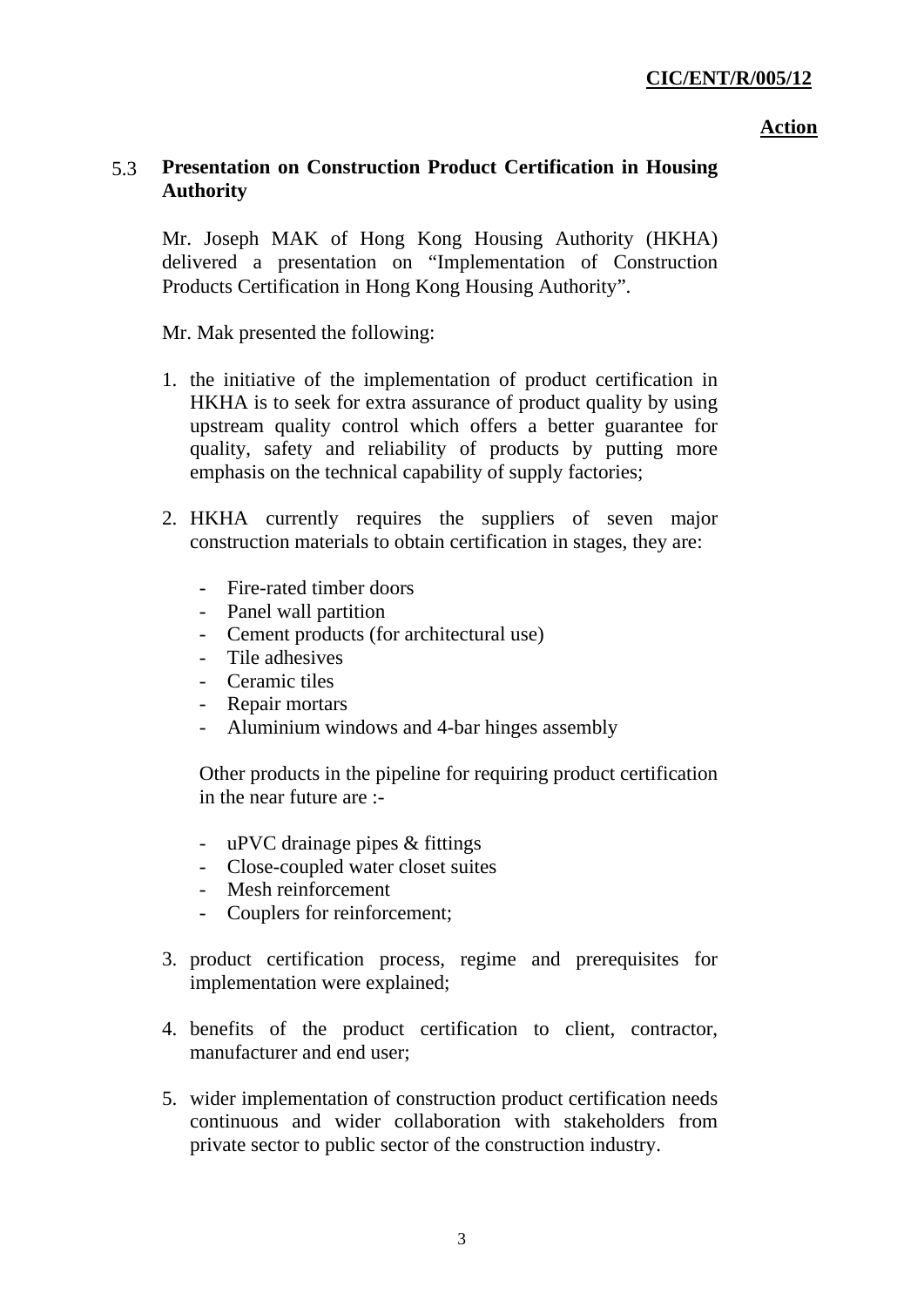#### **Action**

HKHA's product certification scheme was still at the starting stage. Future stages of certification development may include the extension of the product categories and supply regions/ countries. It was observed that the product quality supplied from western countries and Japan were more consistent than that from Pearl River Delta region; whereas, quite a number of construction products for Housing Authority came from Pearl River Delta region. As such, the starting stage of the scheme focused on those suppliers locating within 800 km of Hong Kong.

The product schemes being used by HKHA were prepared by relevant Hong Kong professional institutes and were compiled based on international standards. They are open standards such that stakeholders in Hong Kong could make use of these product schemes as their product certification requirement. However, these product schemes may not be adopted by other countries because most of them have their own local schemes and certification requirements.

HKHA estimated that the product certification would not significantly (compared with bill value of a product) affect the product cost as a whole because the cost for certifying one product would be around HK\$100,000 and the process lead time required would be around  $6 - 9$  months.

Members consented that CIC would be the appropriate body to co-ordinate the preparation of the product schemes in order to encourage the wider adoption of product certification. The Secretariat would study how to put forward the matter.

**CIC Secretariat** 

*[Mr. MAK left at this juncture.]* 

# 5.4 **Report of The Hong Kong Construction Association – Hong Kong's Construction Industry Vision 2020**

Members took note of Paper CIC/ENT/P/030/12.

Strategic Planning and Steering Committee requested the relevant committees to review the respective items in the Vision 2020 to identify if CIC could take forward any suggestions in the report.

HKCA has been invited to assign a representative to attend the meeting to present the environmental issues raised in the Vision 2020 report and to respond to questions raised at the meeting, but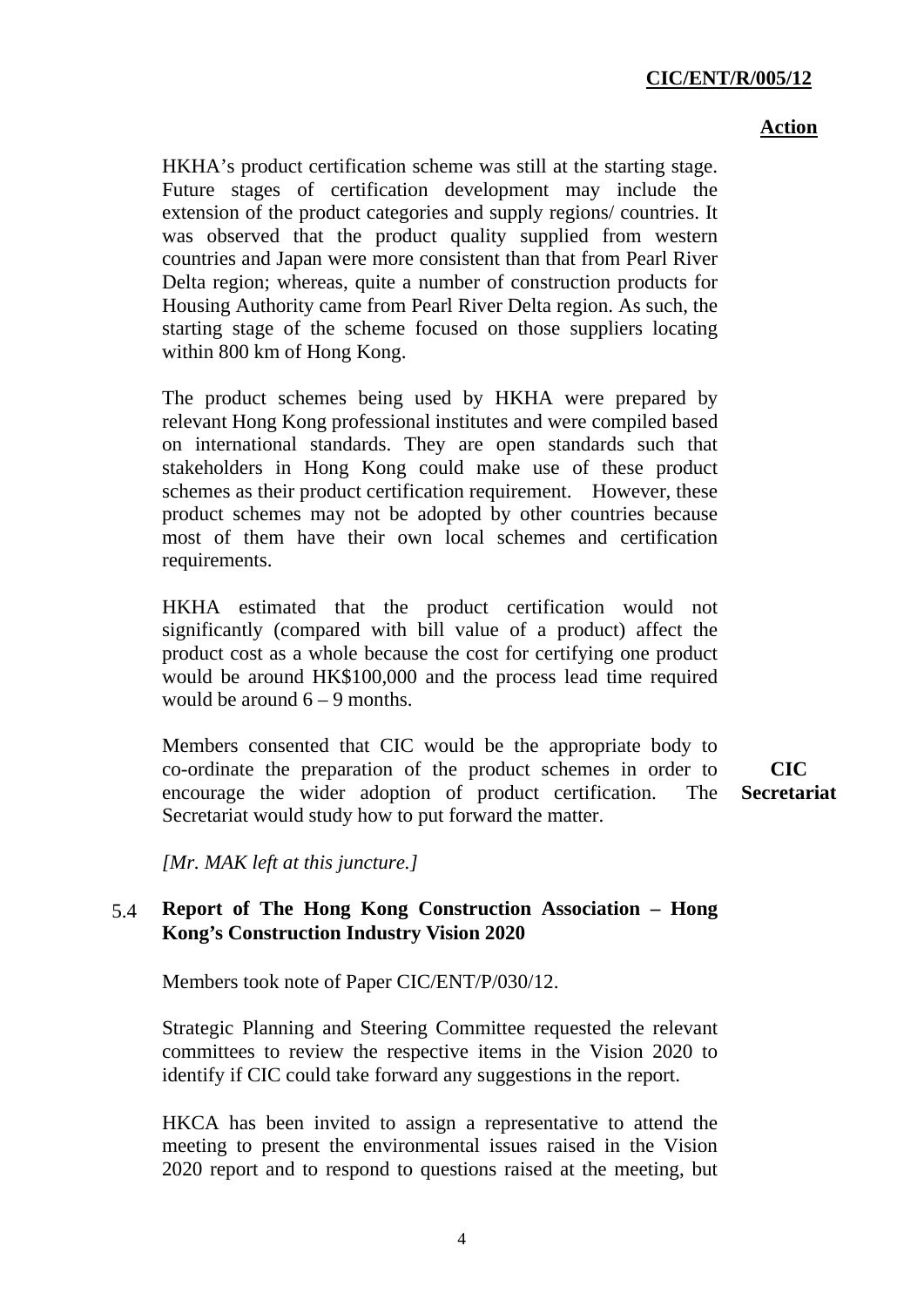#### **Action**

the representative was not yet confirmed before the meeting. Mr Russell JONES, the Co-opted Member nominated by HKCA, said that Mr. Ringo Yu had been nominated as spokesperson on this topic by HKCA and he will be pleased to address the Committee accordingly.

In absence of the spokesman of HKCA for the environment and energy efficiency issues in the Vision 2020, Chairman advised to defer this agenda item to the next meeting. **CIC Secretariat**

# 5.5 **Working Group on Strategic Implementation of Prefabrication and Modular Construction**

Members took note of Papers CIC/ENT/P/031/12.

DP stressed that the report was written on the basis of fact finding as per industry practitioners' current practice and experience sharing only.

He recommended to pursue the wider application of prefabrication, phase 2 study would be required:

- 1. to define clear objectives of pursuing implementation of prefabrication and modular construction in Hong Kong, for example, to tackle manpower shortage issue, to enhance site safety, to improve construction productivity and efficiency, or to improve construction cost effectiveness?
- 2. to carry out benefit analysis and costing analysis to substantiate the opinions collected through experience sharing set out in the phase 1 study report.

While the report addressed that client's initiatives and incentives were the key drivers for the adoption of prefabrication, a Member raised concern about the "Possible Actions" relating to the incentives on GFA concessions to be provided by the Government in view of the adverse effect on the environment brought about by GFA concessions and that the prevailing stand of the Government was to reduce GFA concessions as far as possible. It was clarified that the incentives proposed in the report did not pinpoint on GFA concessions but any form of actions taken to encourage use of prefabrication.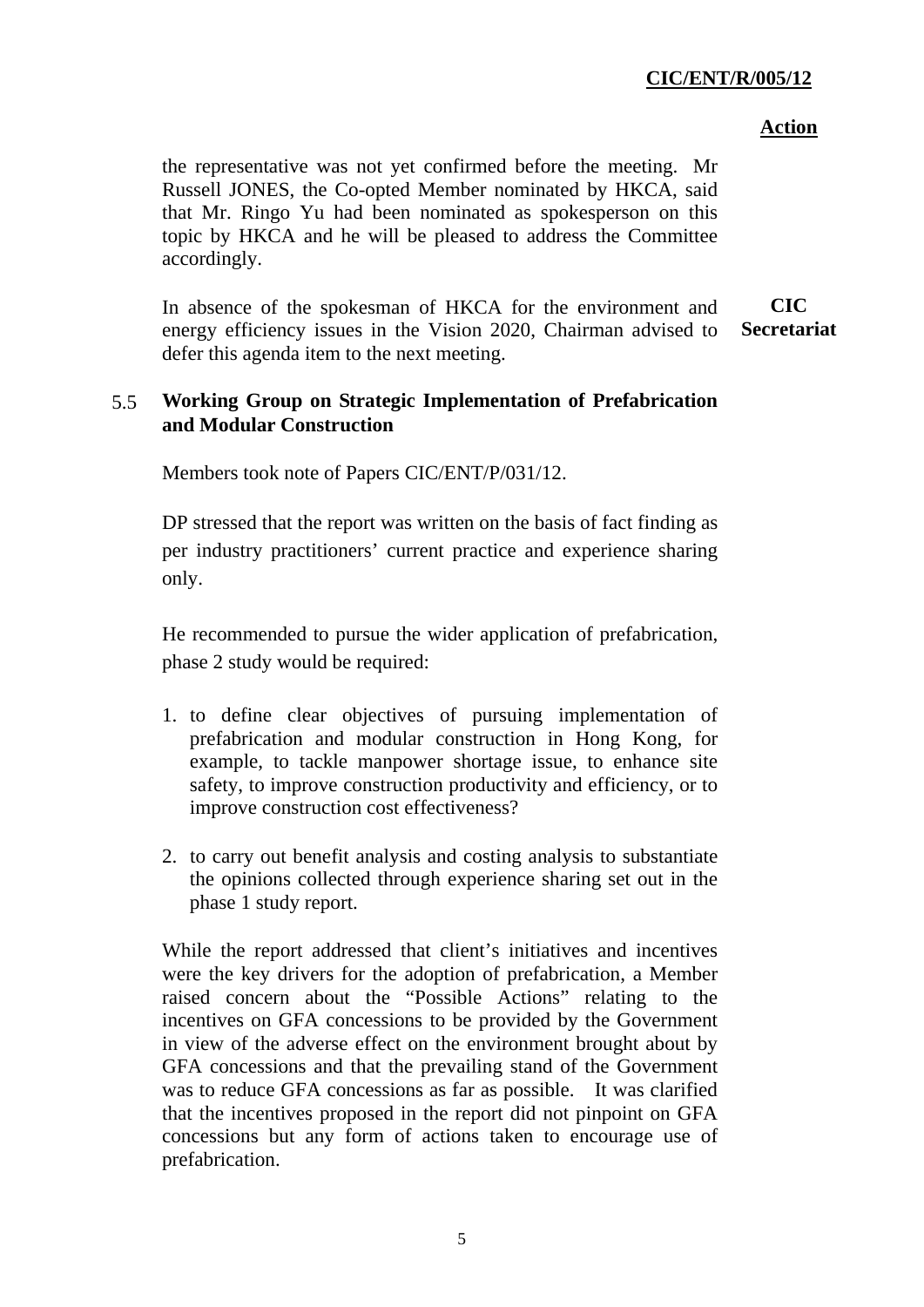#### **Action**

DP explained that the "Possible Actions" set out in Chapter 10 were the opinions of the Task Force through experience sharing during the task force meetings, which were included in the report for the consideration of the relevant stakeholders only. To avoid confusion that the "Possible Actions" were recommended actions for the respective stakeholders to follow up, wordings in Chapters 9, 10 and 11 should be fine-tune to reflect the actual intent of the Task Force afore-mentioned. **TF-Prefab** 

A Member suggested revising the second bullet point under point (g) of Chapter 7 from "… long lead time in obtaining approval of the revised building plans from BD… " to "… long lead time in *the redesign works for obtaining approvals of the revised plans.*" as the long lead time was not primarily due to the time for various approvals (including but not limited to statutory approval) but the time for such redesign.

After much deliberation, Members also suggested:

- 1. extending the scope of study to cover prefabrication of Mechanical, Electrical and Plumbing (MEP) works in future studies; and
- 2. exploring the opportunity of technology driven construction mode to replace current labour intensive construction mode, such as wider use of machinery with complementary new construction process aiming to reduce the reliance on frontline workforce, in future studies.

The Secretariat was directed to make a proposal for the follow up actions at the next meeting. **CIC Secretariat** 

# 5.6 **Research Proposals by Research Institutes**

Members took note of Paper CIC/ENT/P/032/12.

The Secretariat briefed the Members on the prioritisation of the 52 proposals received. The initial assessment was carried out by the research team of the Secretariat based on three major criteria as stipulated in the Research Policy which are: (i) value of project, (ii) cost-effectiveness, (iii) project implementation.

**TF-Prefab**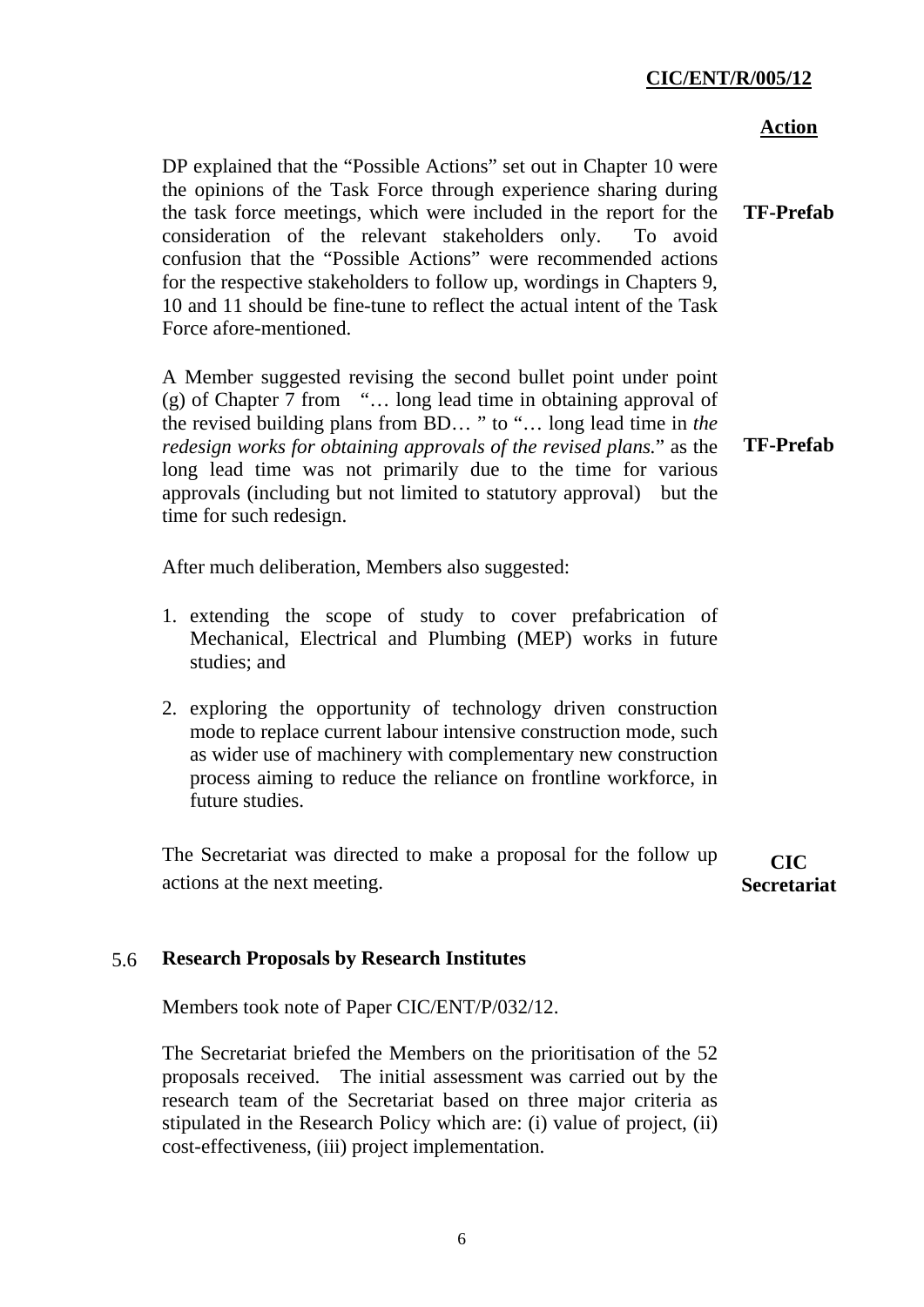|                                                                                                                                                                                                                                                                                                                                                                                                                                                                                                                                           | <b>Action</b>                    |
|-------------------------------------------------------------------------------------------------------------------------------------------------------------------------------------------------------------------------------------------------------------------------------------------------------------------------------------------------------------------------------------------------------------------------------------------------------------------------------------------------------------------------------------------|----------------------------------|
| As there was large amount of information associated with the 52<br>applications, in order to have the results of applications available by<br>January 2013, Members agreed to set up an ad hoc review group to<br>further assess and finalise the recommendation of the Secretariat on<br>those submitted proposals. Chairman invited Mr. Russell Jones,<br>Dr. Andrew Chan, Prof. Christopher Leung, Prof. Ko Jan-ming, Mr.<br>Derrick Pang as panel members of this review group.<br>The<br>Secretariat will convene this review group. | <b>CIC</b><br><b>Secretariat</b> |
| Members advised that this review group should also consider the<br>followings during their assessment:                                                                                                                                                                                                                                                                                                                                                                                                                                    |                                  |
| the reasonability of the fund request;<br>$\blacksquare$<br>whether the proposals fit in the scope of the research policy<br>and funding purpose;<br>endeavour to use different angles/ perspectives to evaluate<br>$\overline{\phantom{0}}$<br>the value of the proposals;<br>use more objective scoring system to come up transparent<br>$\overline{\phantom{a}}$<br>recommendation.                                                                                                                                                    |                                  |
| The recommendation made by this review group will be submitted<br>to Com-ENT for endorsement in the next meeting.                                                                                                                                                                                                                                                                                                                                                                                                                         | <b>CIC</b><br><b>Secretariat</b> |
| Chairman advised that an agenda item is needed to formulate a<br>mechanism and policy to select, recommend and approve future<br>phases' proposals in the next meeting.                                                                                                                                                                                                                                                                                                                                                                   | <b>CIC</b><br><b>Secretariat</b> |
| [Declaration of Interest: Prof. Christopher Leung declared that a<br>proposal "Development of High Modulus Concrete for Tall<br>Buildings" was jointly submitted by himself and Prof Z.J. Li, and he<br>had to avoid the discussion relating to that application. Prof. Ko                                                                                                                                                                                                                                                                |                                  |

*submitted applications. Members agreed Prof. Leung and Prof. Ko to stay in the review group as panel members.]* 

# 5.7 **Revised Categorisation of the CIC Publications**

Members took note of Paper CIC/ENT/P/033/12.

Over the years, documents published by the CIC relating to good practices were classified under four categories, namely Alerts, Guidelines, Codes of Practice and Codes of Conduct.

*Jan-ming declared that the university he previously worked for also* 

Since then, comments on the categorisation of different publications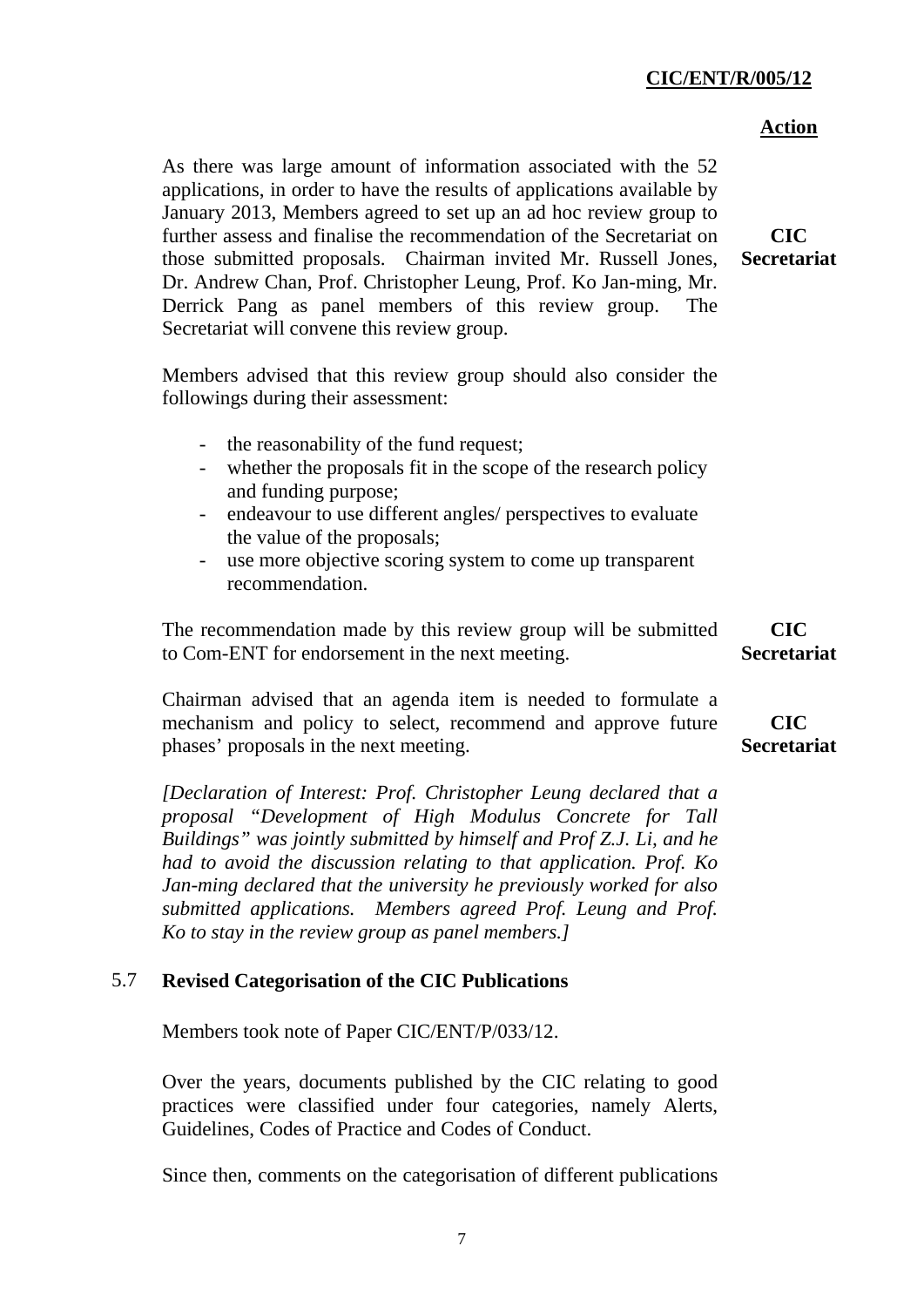#### **Action**

being unclear were received which might create confusion. As such, the Council recently approved the new categorisation of the CIC publication as shown in Annex B of the paper.

Each committee was requested to review the categorisation of the corresponding published documents if the titles need to be changed in accordance with the latest categorisation.

For Com-ENT, there was only one publication ["Guidelines on Trip](http://www.hkcic.org/WorkArea/linkit.aspx?LinkIdentifier=id&ItemID=8317&libID=8376)  [Ticket System for Disposal of Construction & Demolition Materials](http://www.hkcic.org/WorkArea/linkit.aspx?LinkIdentifier=id&ItemID=8317&libID=8376)  [in Private Sector Works".](http://www.hkcic.org/WorkArea/linkit.aspx?LinkIdentifier=id&ItemID=8317&libID=8376)

Members recommended that there was no need to change the name of the Guidelines. The recommendation of the Com-ENT would then be submitted together with other committees' recommendations to the Council for consideration.

A Member suggested keeping the wording "strongly" before the phrase "…. recommends the adoption of these Reference Material …" in the definition of "Reference Materials" under the new categorisation in view of the wording "strongly" existed in the previous category of "Guidelines".

After much deliberation, Members considered it is not necessary to put the word "strongly" in the aforesaid new category because the present definition for the category was clear enough to reflect the views of different stakeholders on differentiating the nature of different publications.

# 5.8 **Establishing a Hong Kong Based Carbon Labelling Framework for Construction Materials**

Members took note of Paper CIC/ENT/P/034/12.

Members took note of the final report. The report would then be uploaded to CIC's website for public access upon Council's approval.

**CIC Secretariat** 

Since a Hong Kong based Carbon Labelling Framework is a useful tool and while the Housing Authority has also devised a similar